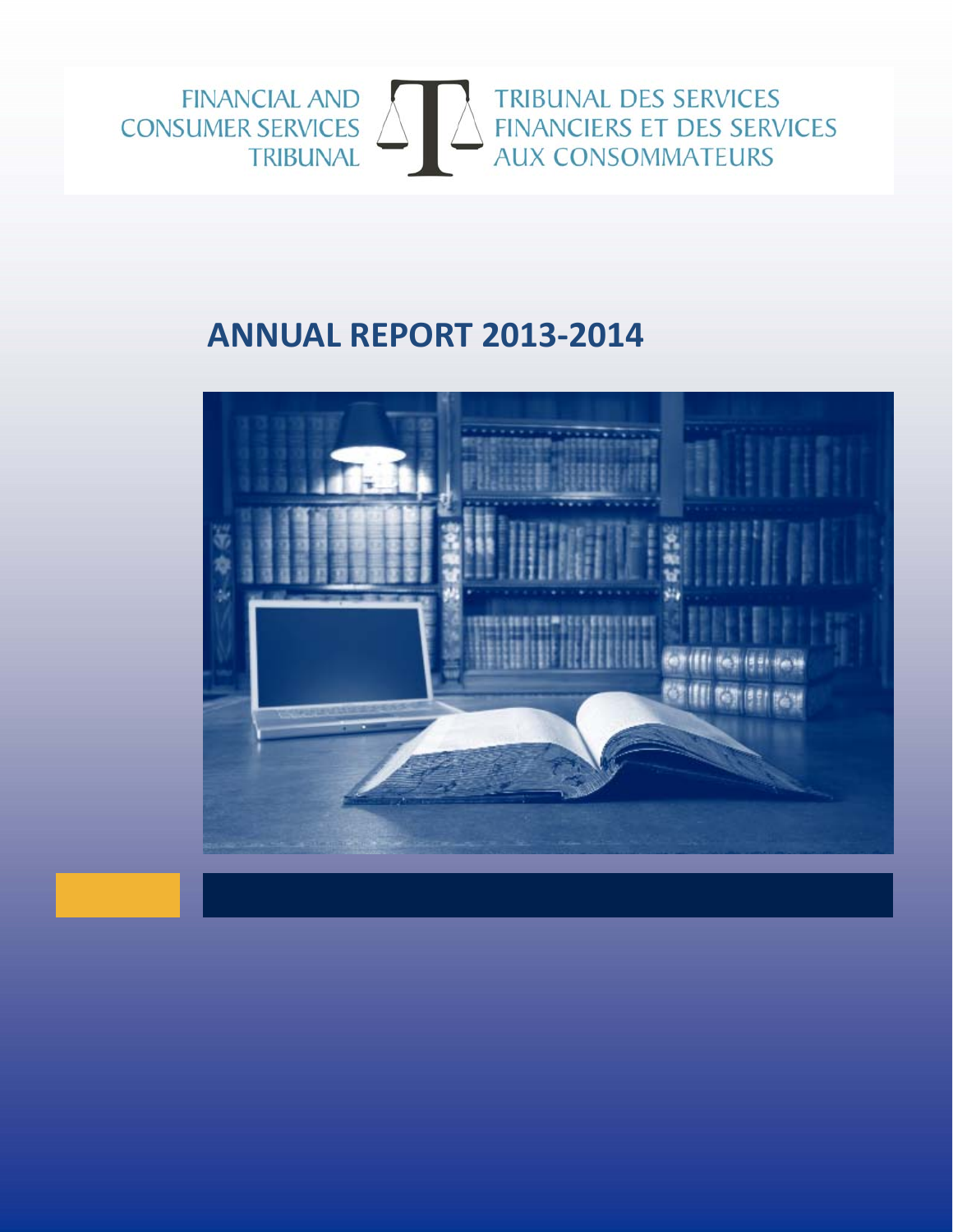# **TABLE OF CONTENTS**

| Message from the Chair                      | 3  |
|---------------------------------------------|----|
| About the Tribunal                          | 4  |
| Makeup of the Tribunal                      | 6  |
| Orientation and education of members        | 10 |
| Remuneration and expenses                   | 11 |
| <b>Tribunal Activity</b>                    | 13 |
| <b>Accomplishments and Ongoing Projects</b> | 14 |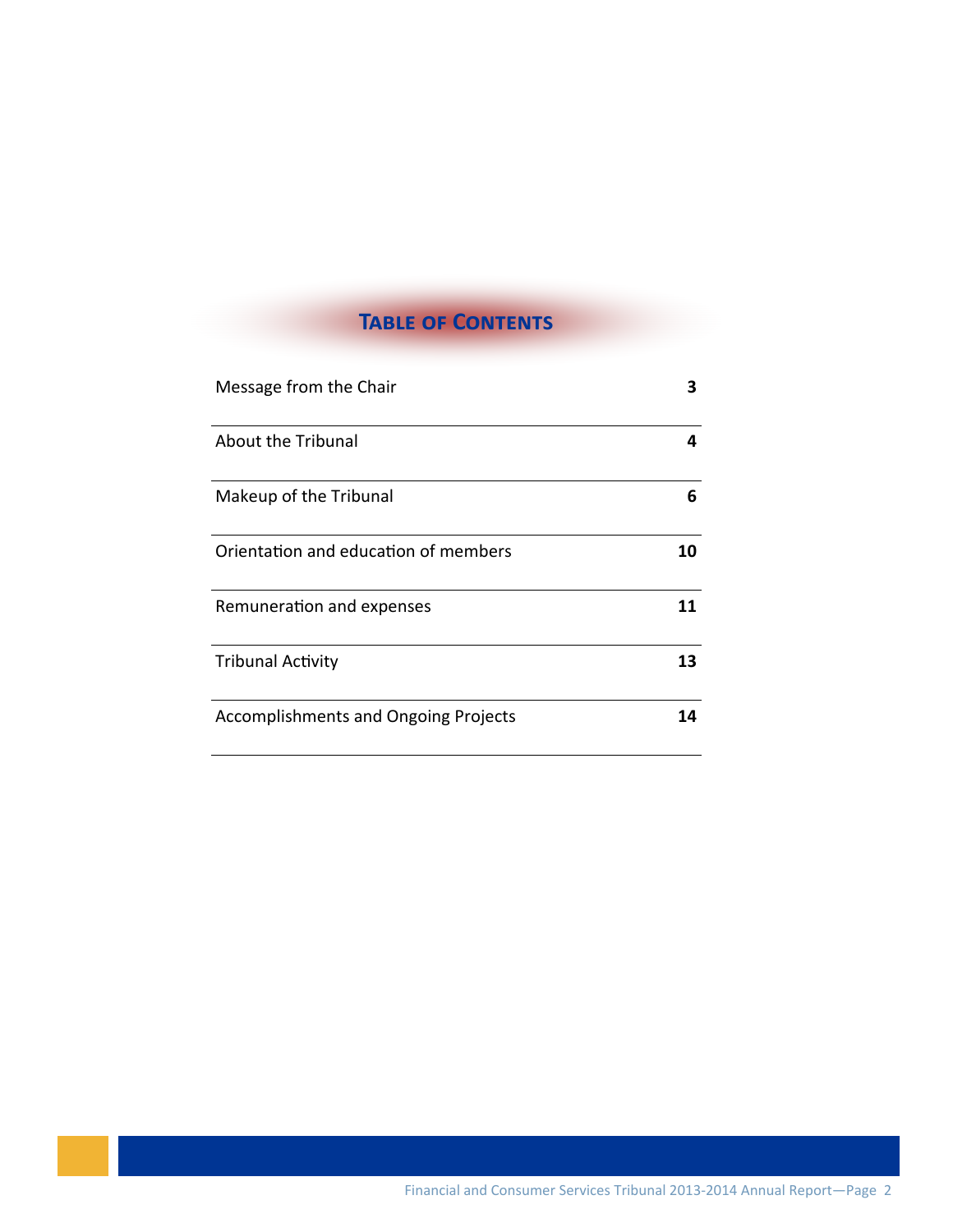

#### **MESSAGE FROM THE CHAIR**

On behalf of the members and staff of the Financial and Consumer Services Tribunal, I am pleased to present our 2013‐2014 Annual Report.

2013‐2014 was a year of growth and adaptation for the Tribunal members and staff, beginning with the creation of the Tribunal on July 1, 2013 and the appointment of several new Tribunal members in the months that followed. I am looking forward to the coming years and the role the Tribunal will play in the administration of justice regarding financial and consumer services legislation.

Monica L. Barley, Chair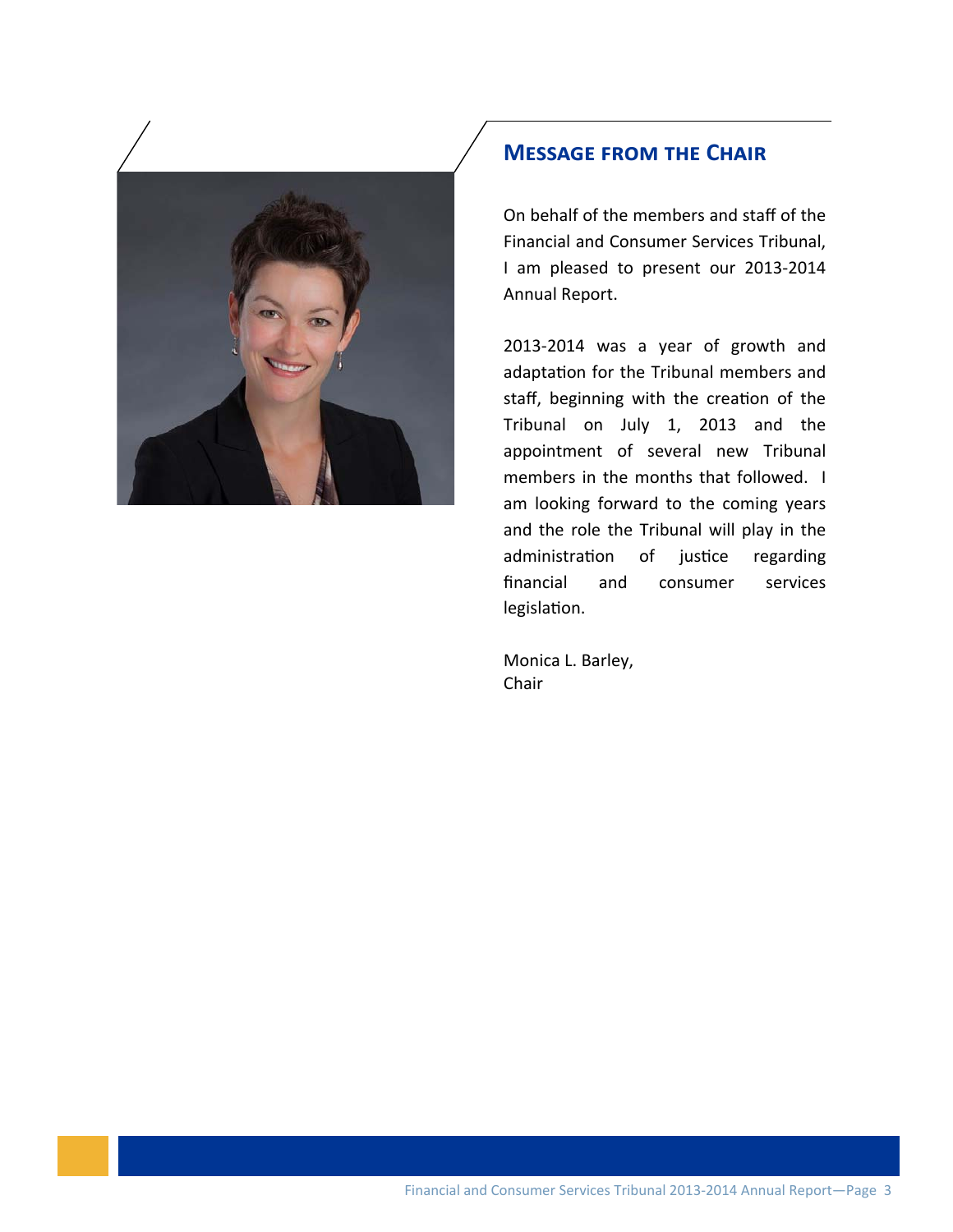# **ABOUT THE TRIBUNAL**



Top - from left to right: Jean LeBlanc, Don Moors, John M. Hanson, Q.C. Bottom - from left to right: Gerry Legere, Monica L. Barley, Chair, Enrico A. Scichilone

The Financial and Consumer Services Tribunal (Tribunal) is an independent adjudicative body established on July 1, 2013 pursuant to Section 29 of the Financial and Consumer Services Commission Act.

The Tribunal has exclusive jurisdiction to exercise the powers conferred under the Financial and Consumer Services Commission Act and other Acts that confer powers on or assign duties to the Tribunal. The Tribunal has exclusive jurisdiction to decide all questions of fact or law that arise in any proceeding before it.

The Tribunal hears appeals and reviews of decisions, as well as enforcement proceedings under the following Acts:

- the Auctioneers Licence Act;
- the Collection Agencies Act;
- the Co-operative Associations Act;
- the Cost of Credit Disclosure Act;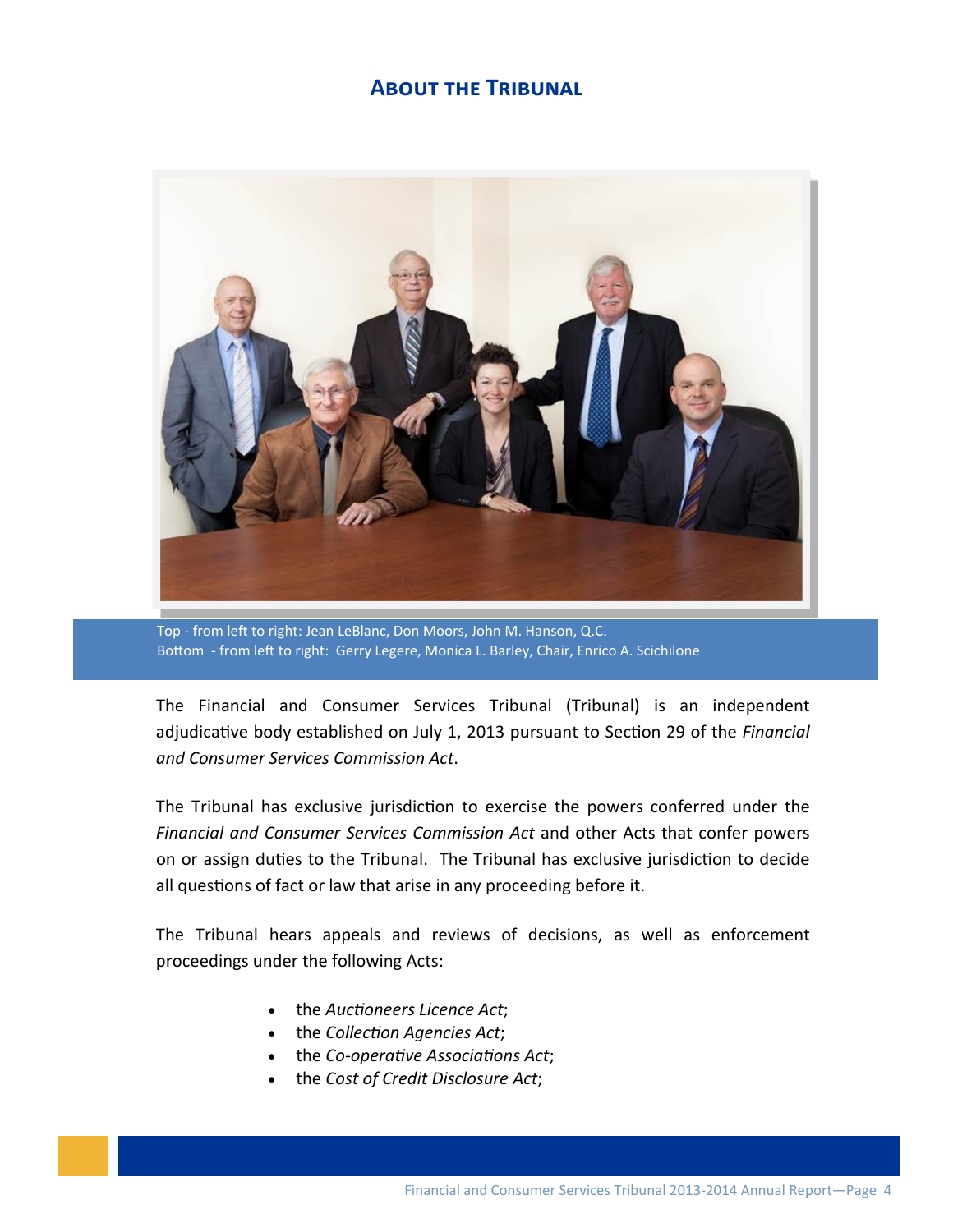- the *Credit Unions Act*;
- the *Direct Sellers Act*;
- the *Insurance Act*;
- the *Loan and Trust Companies Act*;
- the *Pension Benefits Act*;
- the *Pre‐arranged Funeral Services Act*;
- the *Real Estate Agents Act*; and
- the *Securities* Act.

The *Mortgage Brokers Act* and the *Cost of Credit Disclosure and Payday Loans Act* received Royal Assent on May 21, 2014. When these Acts are proclaimed, the Tribunal will also hear matters in relation to those Acts.

The Tribunal hears matters in both official languages. The Tribunal fully embraces and recognizes its obligaƟons under New Brunswick's *Official Languages Act*. All Tribunal staff are fully bilingual. In addition, when requested, the Tribunal offers simultaneous interpretation for parties and their legal counsel. The Tribunal requires that the panel members hearing a matter be fully capable of understanding, without the assistance of interpretation, the matter before it, in the official language of choice of the parties.

In addition, all Tribunal decisions are translated and posted on the Tribunal's website in both official languages.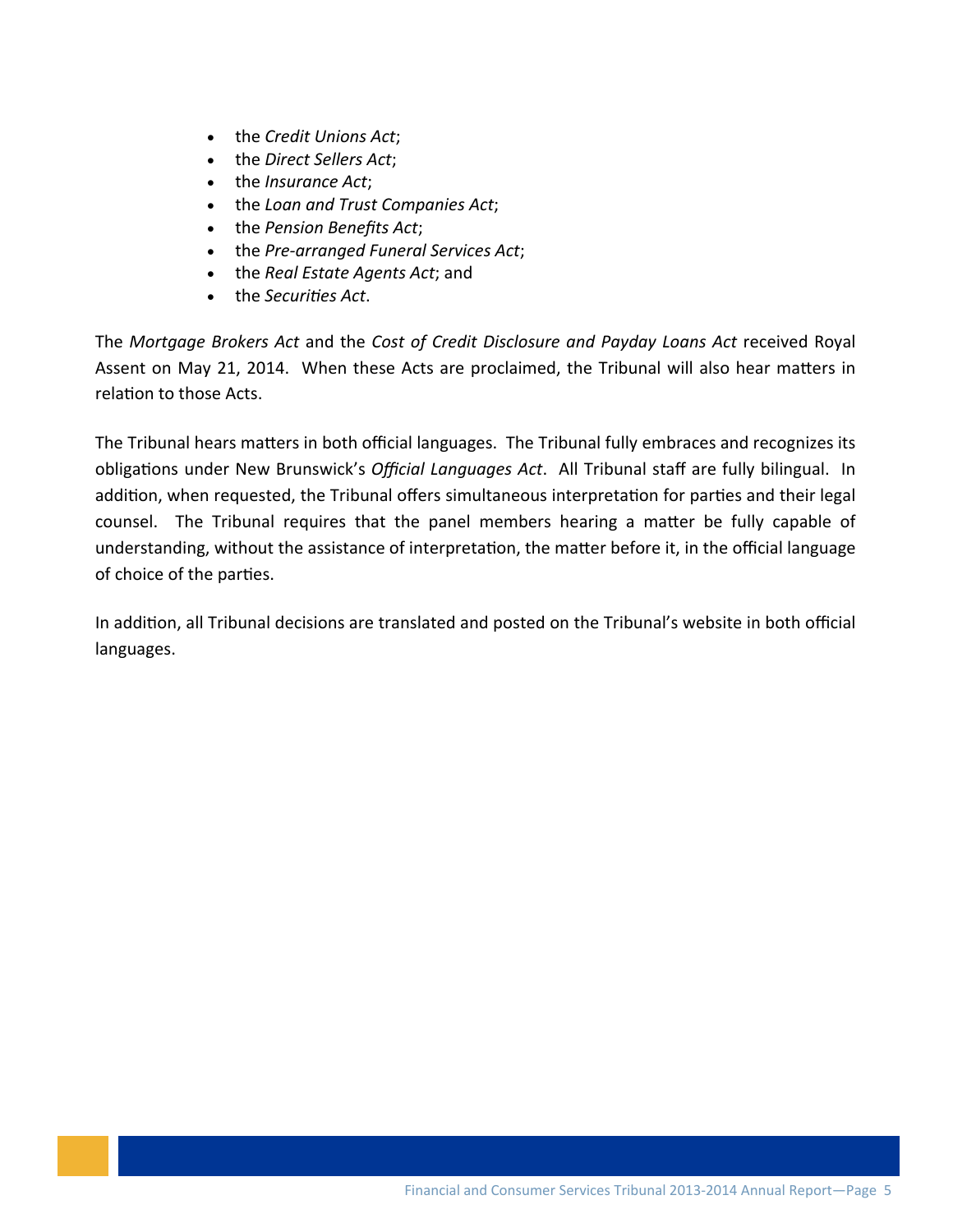## **MAKEUP OF THE TRIBUNAL**

The Tribunal consists of a chair and the number of other members the Financial and Consumer Services Commission recommends, which shall not be less than four nor more than 14 members.

As at March 31, 2014, the Tribunal was comprised of seven members, which included lawyers, accountants, and individuals from the business community. A short biography of each member is included below.

**Monica L. Barley, Tribunal Chair B.Sc., LL.B.** Residence: Moncton

Monica Barley was appointed the Chair of the Tribunal on March 13, 2014 for a term of three years.

Ms. Barley joined Actus Law Droit in 2010 and became a partner in 2012. In her practice, she focuses on dispute resolution, which includes civil litigation, employment law, contract law, administrative law and criminal law.

A native of Rexton, she was called to the bar in 2002 after graduating from the Université de Moncton with a Bachelor of Law degree in 2001. Previously, she earned a Bachelor of Science degree (physics, mathematics) from the Université de Moncton. Prior to joining Actus Law Droit, Monica worked as a federal prosecutor, conducting criminal prosecutions enforcing federal laws, acquiring considerable knowledge in court procedure, trial advocacy and rules of evidence.

Ms. Barley chairs the Elder Law Section of the New Brunswick Branch of the Canadian Bar Association and sits on the board of directors of Enterprise Greater Moncton. Previously, she was president of Crossroads for Women Inc., a shelter for women and children victims of family violence, and was vice-president of Downtown Moncton Centre-ville Inc.

#### John M. Hanson, Q.C. B.A., LL.B., LL.M. Residence: Fredericton

Mr. Hanson was appointed a member of the Tribunal on January 22, 2014 for a term of five years.

Mr. Hanson has a Masters of Law Degree and has extensive experience in Corporate Commercial law. Prior to retiring from private practice, he practiced law for over 40 years and was appointed Queen's Counsel in 1986. His practice consisted of corporate, commercial, securities and business law throughout the Province. He also has experience with various tribunals, boards and government dealings where he counselled both corporate and individual clients in relation to negotiations, contractual and statutory matters.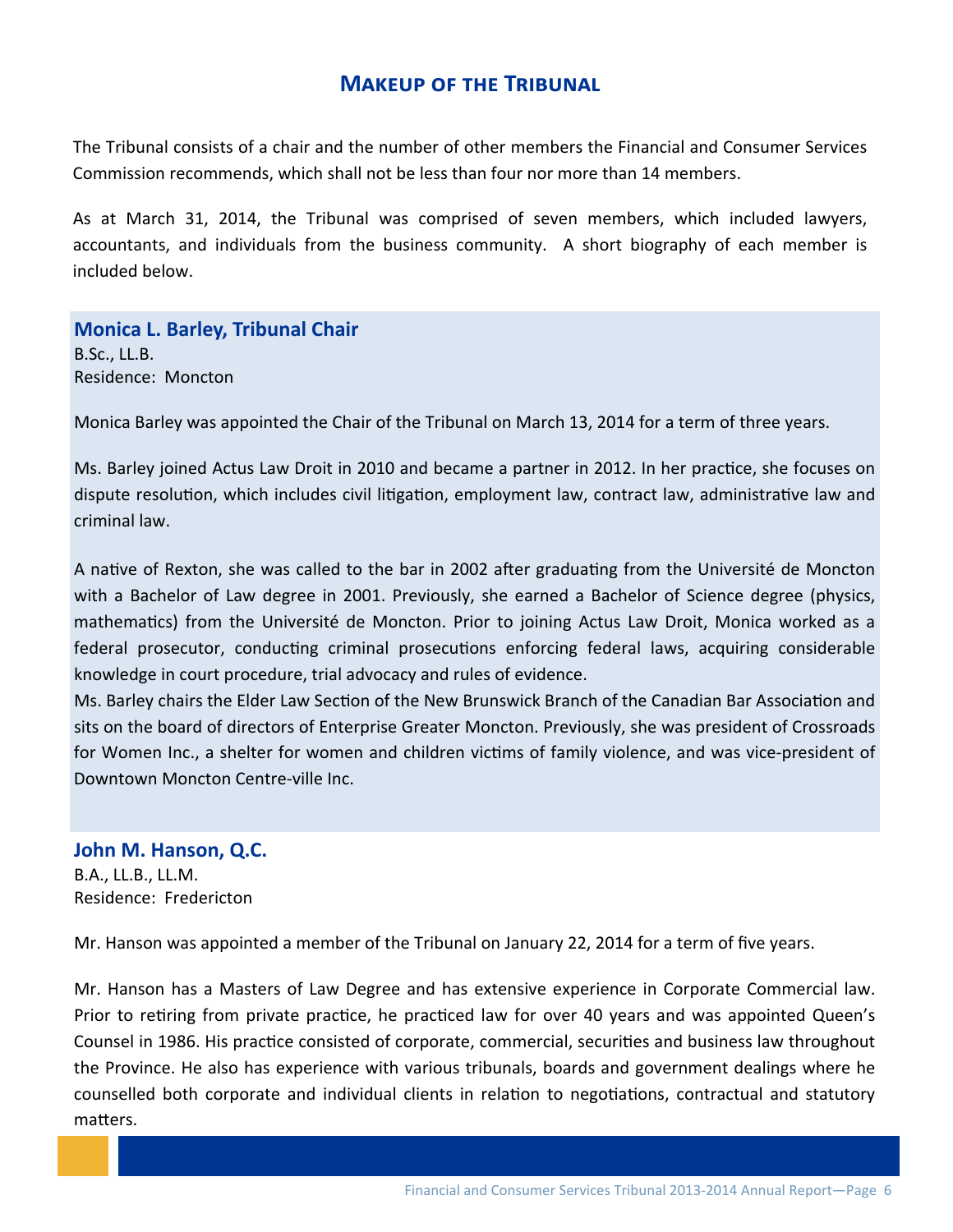Since retiring from private practice, Mr. Hanson has been legal counsel for a public-private partnership in the transportation industry. Mr. Hanson has been a Chair since 2008 for the Canada Pension Plan Appeal Tribunal, an independent administrative tribunal for those appealing a pension plan decision.

#### **Jean LeBlanc**

Residence: Dieppe

Mr. LeBlanc was appointed a member of the Tribunal on January 22, 2014 for a three year term.

Mr. LeBlanc is the founder and now Division Manager of Lantech Drilling Services Inc., a wholly owned subsidiary of Orbit Garant Drilling and a contract drilling company specializing in Mineral exploration and geo-environmental investigations.

An experienced businessman and entrepreneur, he has performed senior management roles across Canada. He has worked in British Columbia, Ontario, Quebec and throughout the Atlantic Provinces. He was formerly a National Sales Manager for a large multinational based in North Bay, Ontario as well as an Executive Vice-President for an international drilling contractor and manufacturing firm based in Rouyn-Noranda, Quebec.

He is a former Mayor of the City of Dieppe, has served on several boards including the New Brunswick Branch of the Canadian Institute of Mining and Metallurgy, the Chamber of Mineral Resources of Nova Scotia and is a past President of the Canadian Diamond Drilling Association. He is a member in good standing of the New Brunswick Society of Engineering Technologists. He graduated from the New Brunswick Institute of Technology's Civil Technology program and has studied for the professional accounting designation in the CMA program of the Society of Management Accountants.

#### **Gerry Legere**

CGA Residence : Bathurst

Mr. Legere was appointed a member of the Tribunal on January 22, 2014 for a term of four years.

Mr. Legere is an Accountant with extensive experience working in private practice, as well as owning his own accounting practice. In addition to his accounting experience, he was part owner of a mid-sized company that manufactured windows and doors.

well, he has traveled internationally to participate in trade missions.<br>. Mr. Legere has been the Chair for the Employment Income Appeal Board of Referees and a board member for a number of foundations and associations, such as Canadian Business Development Corporation (CBDC) and Insulated Glass Manufacturing Association of Canada (IGMAC). He has volunteered extensively with community groups. He was Municipal Returning Officer for Bathurst and Bertrand by-election in 2012. As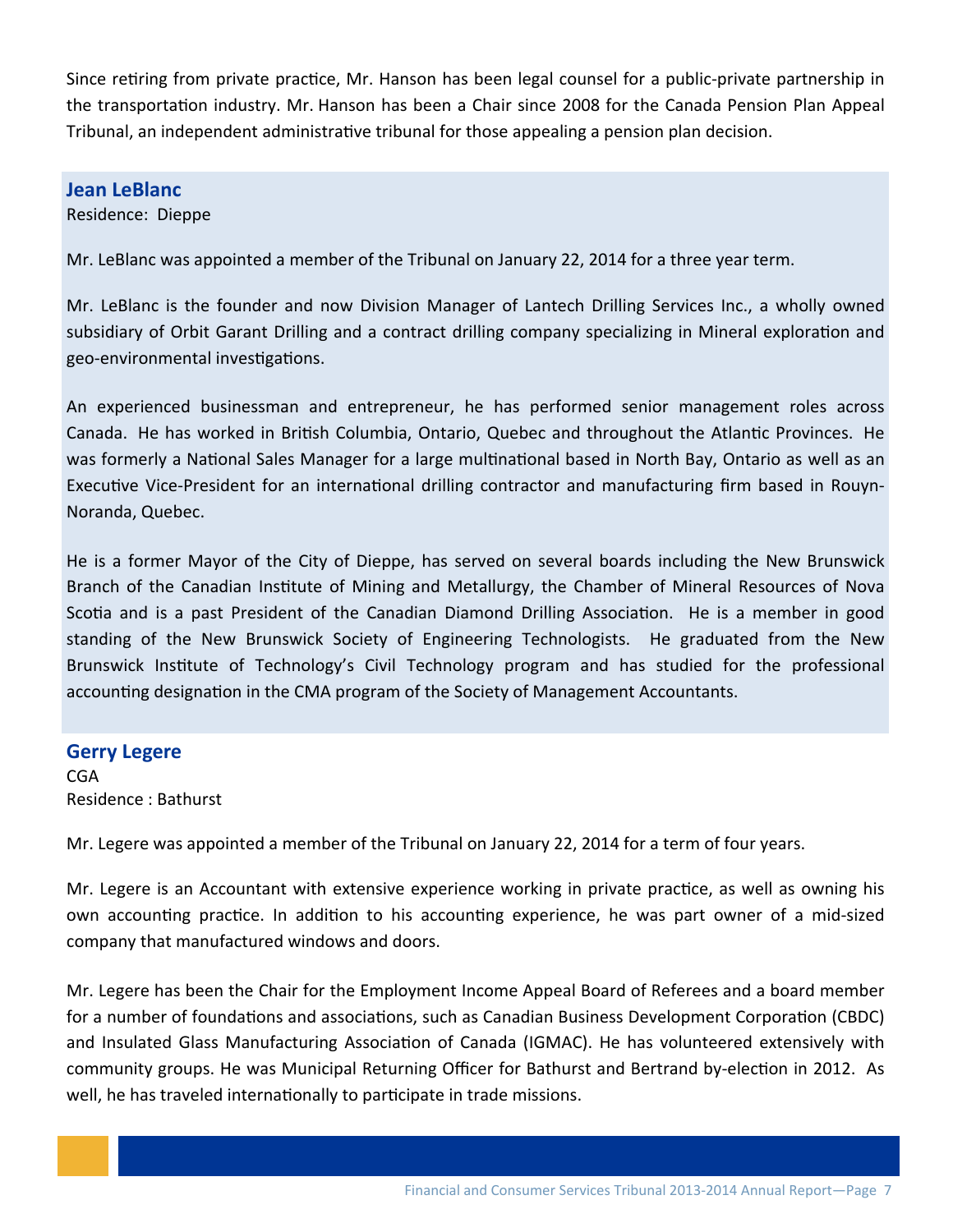#### **Don Moors** FCMC

Residence : Quispamsis

Mr. Moors was appointed a member of the Tribunal on January 22, 2014 for a three year term.

Mr. Moors is the Founding Principal of First Strategy, a management consulting and executive advisory services firm. Previously, he was a Partner with PriceWaterhouseCoopers LLP. In his most recent role with PwC, he led the firm's Management Consulting Practice in Atlantic Canada. Mr. Moors has extensive experience with large public and private sector organizations, having acted on behalf of senior executivelevel officials in both sectors. He has served as a Board and Audit Committee member of an Investment Corporation. Mr. Moors received the President's Award for Excellence from the Atlantic Chapter of the Canadian Institute of Management Consultants and was named a Fellow of CMC Canada.

#### **Enrico A. Scichilone**

H.S.D., B.Sc., LL.B. Residence : Moncton

Mr. Scichilone was appointed a supplementary member of the New Brunswick Securities Commission on November 21, 2012 for a three year term. Mr. Scichilone was deemed to be appointed a member of the Tribunal on July 1, 2013 pursuant to subsecƟon 79(1) of the *Financial and Consumer Services Commission Act*.

A fluently bilingual native of Tracadie-Sheila, Mr. Scichilone has been practicing law for over ten years and is a partner in the law firm of Actus Law Droit, focusing on the areas of litigation, employment, administrative, corporate and commercial law. He is a member of the Law Society of New Brunswick and the Canadian Bar Association. He is a past Council member of the Moncton Area Lawyers Association during which time he chaired their continuing legal education committee. Also a dedicated community volunteer, Mr. Scichilone is a past member of the Moncton Branch of the Red Cross and is currently the past-chair of the Board of Directors of the Moncton Boys and Girls Club, having been a board member with this organization since 2005.

**Denise LeBlanc, Q.C.**  B.P.E., LL.B., M.P.A. Residence : Moncton

Ms. LeBlanc was appointed for a second three year term as a supplementary member of the New Brunswick Securities Commission on July 15, 2011 and was deemed to be appointed a member of the Tribunal on July 1, 2013 pursuant to subsecƟon 79(1) of the *Financial and Consumer Services Commission Act*.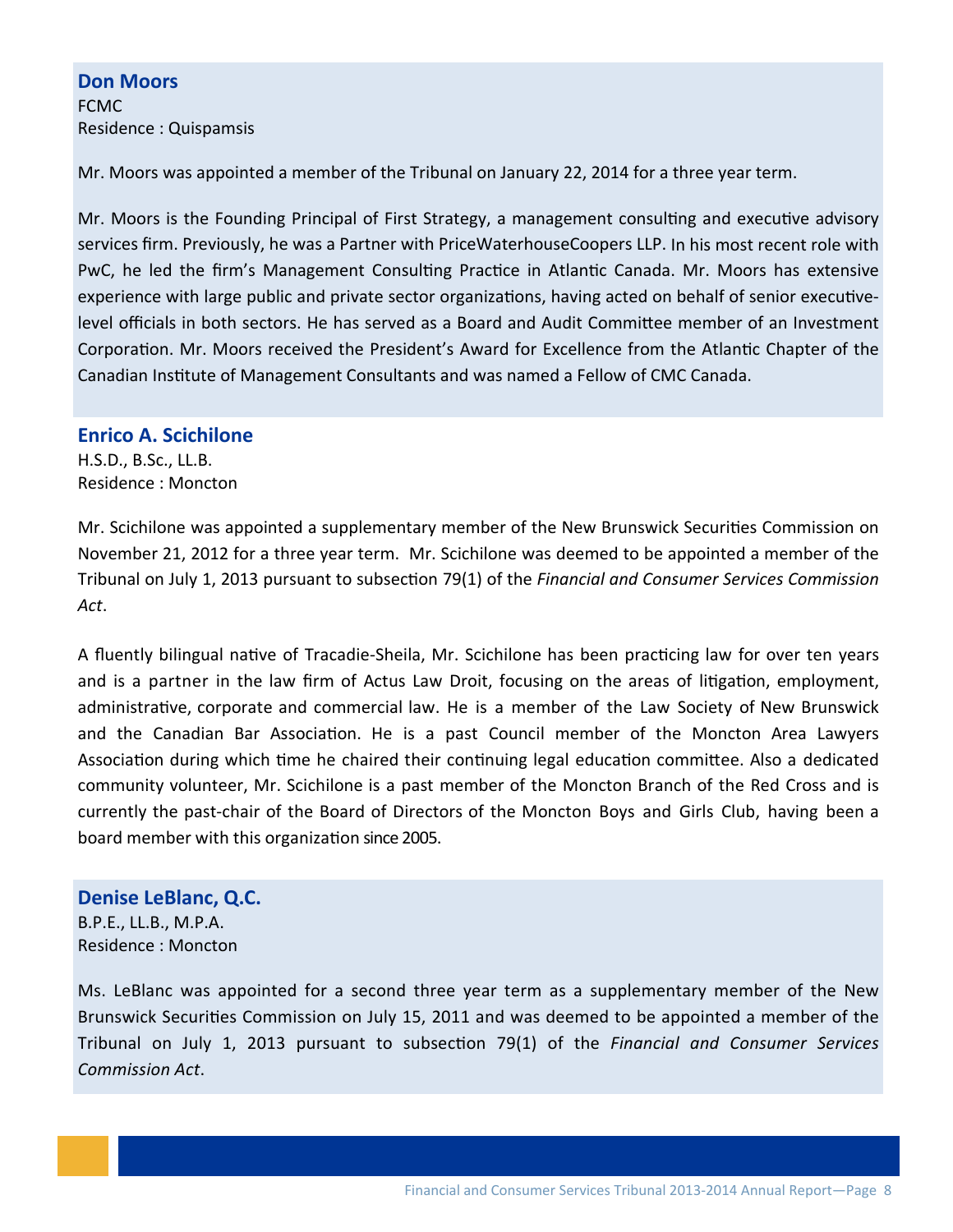Ms. LeBlanc has been practicing law for over 25 years and is a partner and a former Regional Manager for New Brunswick in the law firm of McInnes Cooper, focusing on the areas of asset recovery, insolvency, and corporate and business law. She is a member of the Law Society of New Brunswick and the Canadian Bar Association. Ms. LeBlanc is an accredited arbitrator/adjudicator in the Society of Ontario Adjudicators and Regulators. Ms. LeBlanc is an adjudicator pursuant to the *Mental Health Act* and is an adjudicator in the New Brunswick Small Claims Court. Ms. LeBlanc is a past-president of the Canadian Bar Association, New Brunswick Division, as well as a lecturer at the Bar Admission Course and the Faculty of Law of Université de Moncton. She sits on the boards of several community organizations.

Ms. LeBlanc is a past-president of the Canadian Bar Association, New Brunswick Division, as well as a lecturer at the Bar Admission Course and the Faculty of Law of Université de Moncton. She sits on the boards of several community organizations.

#### **Guy G. Couturier, Q.C.**

B.A.A., LL.B. Residence : Dieppe

Mr. Couturier was appointed for a second three year term as a supplementary member of the New Brunswick Securities Commission on September 18, 2010 and was deemed to be appointed a member of the Tribunal on July 1, 2013 pursuant to subsecƟon 79(1) of the *Financial and Consumer Services Commission Act*.

Mr. Couturier practiced law in Moncton for over 35 years and was appointed Queen's Counsel in 1998. He is a former Alternate Chairperson of the Labour and Employment Board, a former Vice‐chairperson of the Industrial Relations Board and former member of the Canada Pension Review Tribunal. He maintains an active Arbitration practice. Mr. Couturier has been a guest lecturer for the Université de Moncton, the New Brunswick Bar Admission Course, the Institute of Canadian Bankers, the Canadian Bar Association and the Canadian Institute. He is a Member of the Law Society of New Brunswick, the Canadian Bar, l'Association des juristes d'expression française du Nouveau-Brunswick and the Canadian Labour Law Association. He is a member and participant in numerous community and charitable organizations.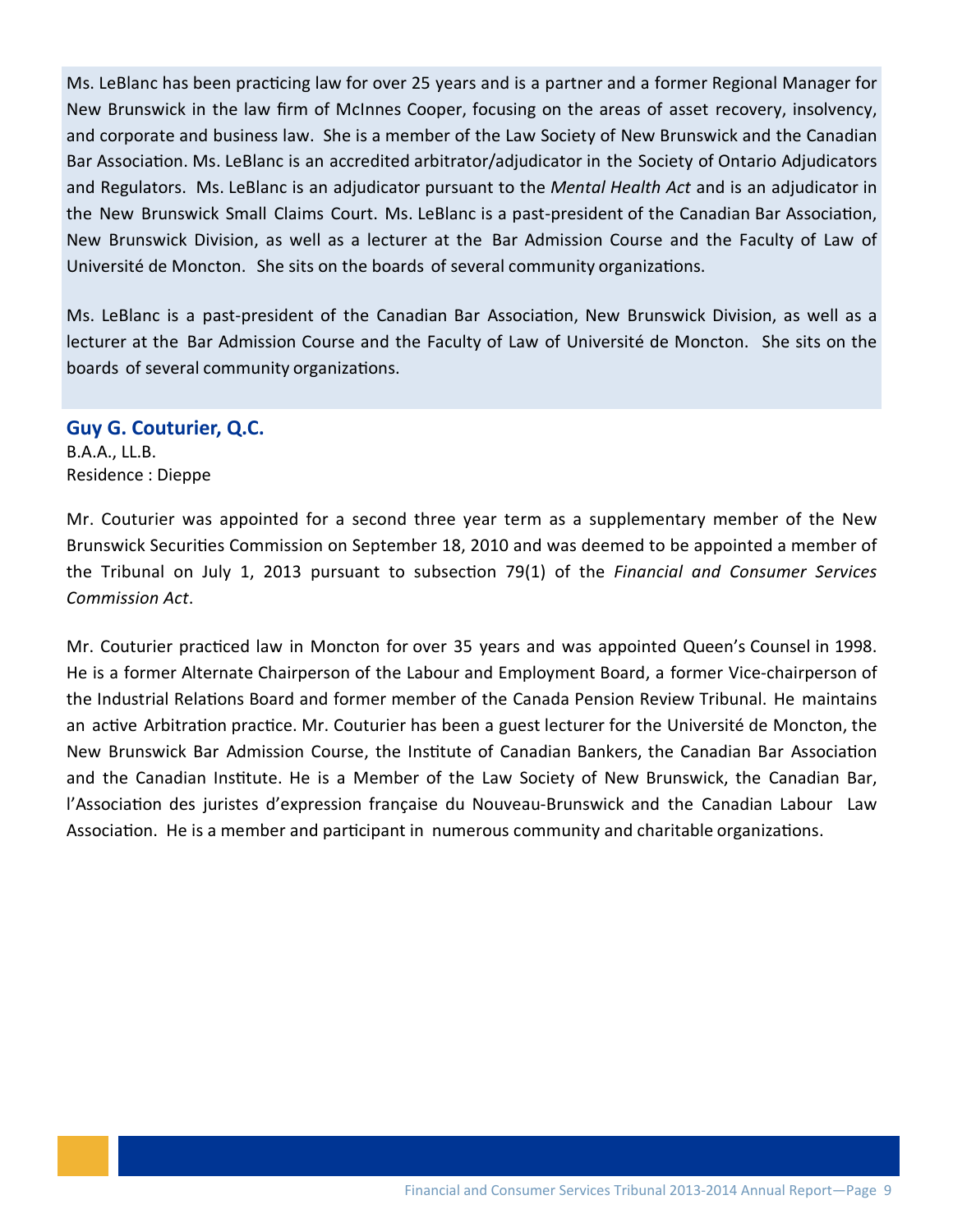## **ORIENTATION AND EDUCATION FOR MEMBERS**

The Tribunal places high value on continuing education. Tribunal members are provided an annual budget of \$3,000 to pursue their education, which does not include travel and accommodation costs associated with the course.

An extensive orientation was held on 25 March 2014 for the all Tribunal members. Members were provided with the following books: Administrative Law, the Manual for Ontario Adjudicators, and Writing Reasons: A Handbook for Judges. This mandatory training provided an overview of the sectors regulated by the Financial and Consumer Services Commission, the Tribunal's responsibilities and jurisdiction, Tribunal processes including rules of procedure and practice directions, the fundamentals of administrative law principles, hearings on enforcement matters, and conflict of interest guidelines.

In addition, Tribunal members meet for bi-annual meetings. One of the purposes of these meetings is to provide the members with recent Canadian and Tribunal decisions in the regulated sectors, as well as summaries of the matters heard by the Tribunal. The possibility of having guest speakers to address particular educational concerns has also been discussed for the future.

Tribunal staff also provides Tribunal members with a weekly e-mail setting out informative media articles regarding the regulated sectors.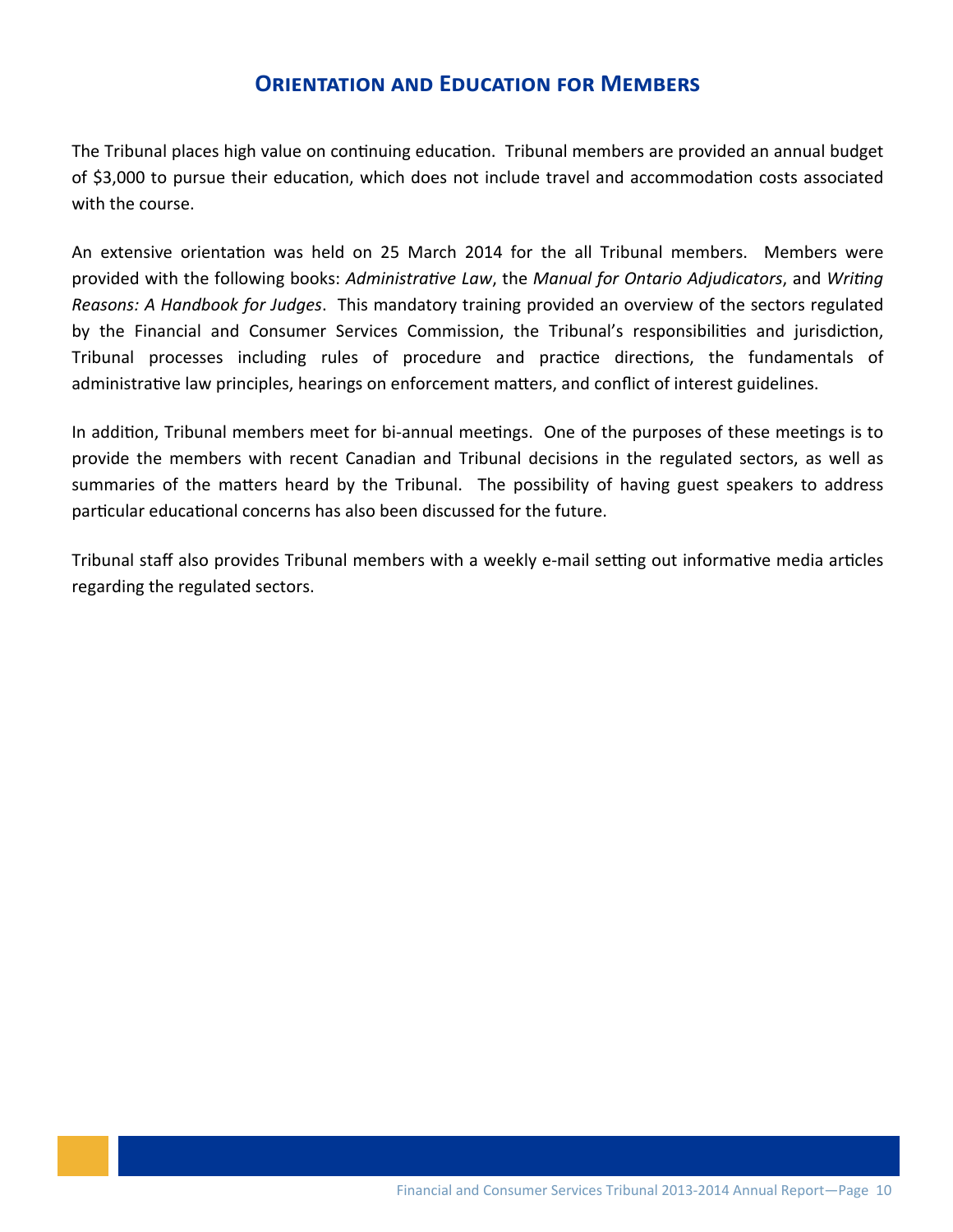#### **REMUNERATION AND EXPENSES**

Bylaw No. 3 - Commission and Tribunal Remuneration, of the Financial and Consumer Services Commission stipulates that the Tribunal Chair is paid an annual retainer of \$15,000, while members receive an annual retainer of \$5,000. In addition, the Tribunal Chair and members are paid a service fee of \$350 for matters done in connection with the business and affairs of the Tribunal, including but not limited to (1) the preparation or attendance at a hearing or deliberations on a decision or preparation of a decision, and (2) participation in orientation or education sessions relevant to the adjudicative functions they perform. In addition, Tribunal members receive payment for time spent travelling for Tribunal business at the rate of \$50 per 100 kilometers as further described in the Compensation Policy for Tribunal Members.

The costs and expenses related to the Tribunal are detailed below. These costs and expenses include the retainer, services fees paid, allotments for travel time, and expenses reimbursed and allowances. As the Tribunal only came into existence on July 1, 2013, the costs and expenses are limited to the period of July 1, 2013 to March 31, 2014.

| <b>Member</b>                        | <b>Appointed or</b> | <b>Term end</b> | <b>Retainer</b> | <b>Service</b> | <b>Allotment</b>         | <b>Total Remunera-</b> | <b>Expense</b>       |  |
|--------------------------------------|---------------------|-----------------|-----------------|----------------|--------------------------|------------------------|----------------------|--|
|                                      | reappointed         |                 |                 | Fees           | for Travel               | tion                   | <b>Reimbursement</b> |  |
|                                      |                     |                 |                 |                | <b>Time</b>              |                        | and                  |  |
|                                      |                     |                 |                 |                |                          |                        | <b>Allowances</b>    |  |
| Monica L. Barley (Chair)             | 13-Mar-14           | 12-Mar-17       | \$792           | \$1,400        | \$200                    | \$2,392                | \$147                |  |
| Guy Couturier, Q.C.                  | 18-Sep-08           | 17-Sep-13       | \$1,250         | \$350          | $\overline{\phantom{a}}$ | \$1,600                |                      |  |
|                                      | 18-Sep-10           |                 |                 |                |                          |                        |                      |  |
|                                      |                     |                 |                 |                |                          |                        |                      |  |
| John M. Hanson                       | 22-Jan-14           | 21-Jan -19      | \$958           | \$700          | \$200                    | \$1,858                | \$258                |  |
| Denise A. LeBlanc, Q.C.              | 15-Jul-08           | 14-Jul-14       | \$3,750         | \$2,275        | \$400                    | \$6,425                | \$2,338              |  |
|                                      | 15-Jul-11           |                 |                 |                |                          |                        |                      |  |
|                                      |                     |                 |                 |                |                          |                        |                      |  |
| Jean LeBlanc                         | 22-Jan-14           | $21$ -Jan-17    | \$958           | \$700          | \$200                    | \$1,858                | \$294                |  |
|                                      |                     |                 |                 |                |                          |                        |                      |  |
| Gerry Legere                         | 22-Jan-14           | $21$ -Jan-18    | \$958           | \$700          | \$400                    | \$2,058                | \$455                |  |
|                                      |                     |                 |                 |                |                          |                        |                      |  |
| Don Moors                            | 22-Jan-14           | $21$ -Jan-17    | \$958           | \$700          | $\overline{\phantom{a}}$ | \$1,658                | \$49                 |  |
|                                      |                     |                 |                 |                |                          |                        |                      |  |
| <b>Enrico Scichilone</b>             | 21-Nov-12           | 20-Nov-15       | \$3,750         | \$4,775        | \$200                    | \$8,725                | \$28                 |  |
|                                      |                     |                 |                 |                |                          |                        |                      |  |
|                                      |                     |                 |                 |                |                          |                        |                      |  |
| Anne La Forest <sup>1</sup>          | n/a                 | n/a             | n/a             | \$1,400        | n/a                      | \$1,400                | \$100                |  |
|                                      |                     |                 |                 |                |                          |                        |                      |  |
| Céline Robichaud-Trifts <sup>1</sup> | n/a                 | n/a             | n/a             | \$1,225        | \$200                    | \$1,425                | \$90                 |  |
|                                      |                     |                 |                 |                |                          |                        |                      |  |
| Sheldon Lee <sup>1</sup>             | n/a                 | n/a             | n/a             | \$175          |                          | \$175                  | \$92                 |  |
|                                      |                     |                 |                 |                |                          |                        |                      |  |
|                                      |                     |                 |                 |                |                          |                        |                      |  |
| Ken Savage <sup>1</sup>              | n/a                 | n/a             | n/a             | \$1,575        | \$200                    | \$1,775                | \$110                |  |
|                                      |                     |                 |                 |                |                          |                        |                      |  |

#### Trihunal Members (July 1, 2013 - March 31, 2014)

 $1$  These members of the New Brunswick Securities Commission were paid in accordance with subsection 75(3) of the Financial and Consumer Services Commission Act which allows that a member of a hearing panel constituted prior to the creation of the Tribunal be compensated in accordance with the law as it existed prior to July 1, 2013.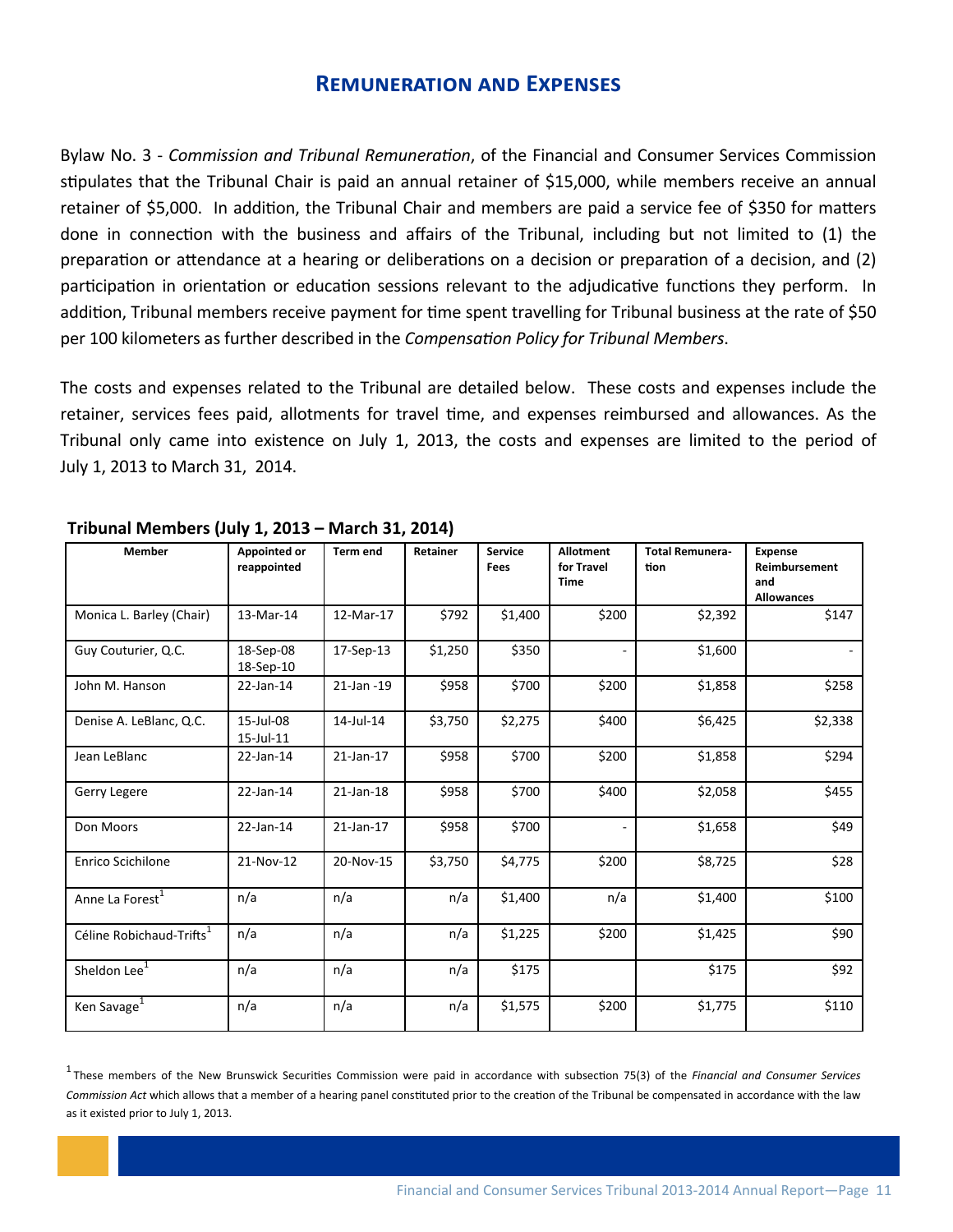The activities of the Tribunal members are detailed below<sup>2</sup>.

| <b>Members</b>                       | Chair<br>Meetings with<br>Registrar | Orientation  | Adjudicative<br>Committee<br><b>Meetings</b> | Hearing days   | Hearing Preparation,<br>Deliberations and<br><b>Decision Writing</b> |
|--------------------------------------|-------------------------------------|--------------|----------------------------------------------|----------------|----------------------------------------------------------------------|
| Monica L. Barley, Chair              | 2                                   | 1            | 1                                            |                |                                                                      |
| Guy G. Couturier, Q.C.               |                                     |              |                                              |                | 1                                                                    |
| John M. Hanson, Q.C.                 |                                     | $\mathbf{1}$ | 1                                            |                |                                                                      |
| Denise A. LeBlanc, Q.C.              |                                     | 1            | 1                                            | 3              | 1                                                                    |
| Jean LeBlanc                         |                                     | $\mathbf{1}$ | $\mathbf{1}$                                 |                |                                                                      |
| Gerry Legere                         |                                     | $\mathbf{1}$ | $\mathbf{1}$                                 |                |                                                                      |
| Don Moors                            |                                     | 1            | 1                                            |                |                                                                      |
| Enrico A. Scichilone                 |                                     | $\mathbf{1}$ | $\mathbf{1}$                                 | 3              | 2 <sub>2</sub>                                                       |
| Céline Robichaud-Trifts <sup>3</sup> |                                     |              |                                              | $\overline{2}$ | 3                                                                    |
| Sheldon Lee <sup>3</sup>             |                                     |              |                                              |                | $\frac{1}{2}$                                                        |
| Anne La Forest <sup>3</sup>          |                                     |              |                                              | $\overline{2}$ | $\overline{2}$                                                       |
| Kenneth Savage <sup>3</sup>          |                                     |              |                                              | 3              | $\overline{2}$                                                       |

<sup>2</sup>Panel chairs spend more time on the decision-writing process than other panel members and as such have more service fees than other panel members for any given matter.

plete<br>pan <sup>3</sup>Under subsection 75(1) of the *Financial and Consumer Services Commission Act*, hearing panels of the New Brunswick Securities Commission were authorized to complete a hearing or review that began before the creation of the Tribunal on July 1, 2013 and, any decision, ruling, order or temporary order of that hearing panel would be deemed to be a decision, ruling, order or temporary order of the Tribunal.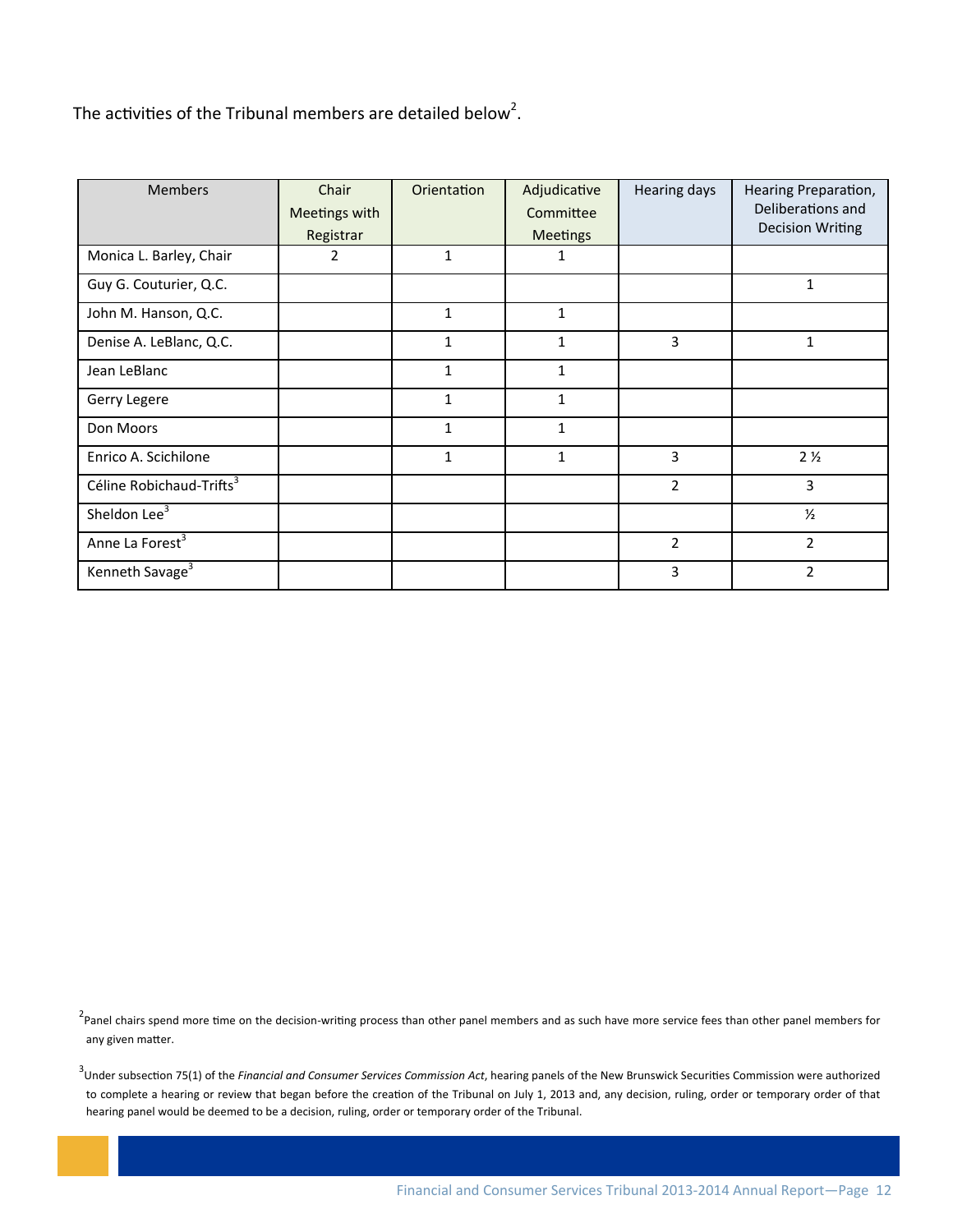# **TRIBUNAL ACTIVITY**

#### July 1, 2013 - March 31, 2014

| Proceedings commenced (all sectors)               |         |
|---------------------------------------------------|---------|
| Number of active proceedings during fiscal period | 11      |
| <b>Concluded Proceedings</b>                      |         |
| Proceedings still ongoing                         |         |
| Requests for Review/Appeal filed <sup>4</sup>     |         |
| Settlements approved <sup>5</sup>                 |         |
| Hearing days                                      |         |
| Cease Trade Orders issued (Securities)            |         |
| Total of administrative penalties imposed         | \$2,000 |

For the fiscal year of July 1, 2013 to March 31, 2014, of the 11 active proceedings before the Tribunal, all except one related to the securities sector. The other matter related to the pensions sector.

It is anticipated that the coming fiscal year will see the tribunal's activity diversify as the public becomes more aware of the existence of the Tribunal and their recourses under financial and consumer services legislation.

<sup>4</sup>The only Request for Appeal filed was in respect of the Pension Benefits Act.

 $5$ Currently, only settlements concluded under the Securities Act require the Tribunal's approval.